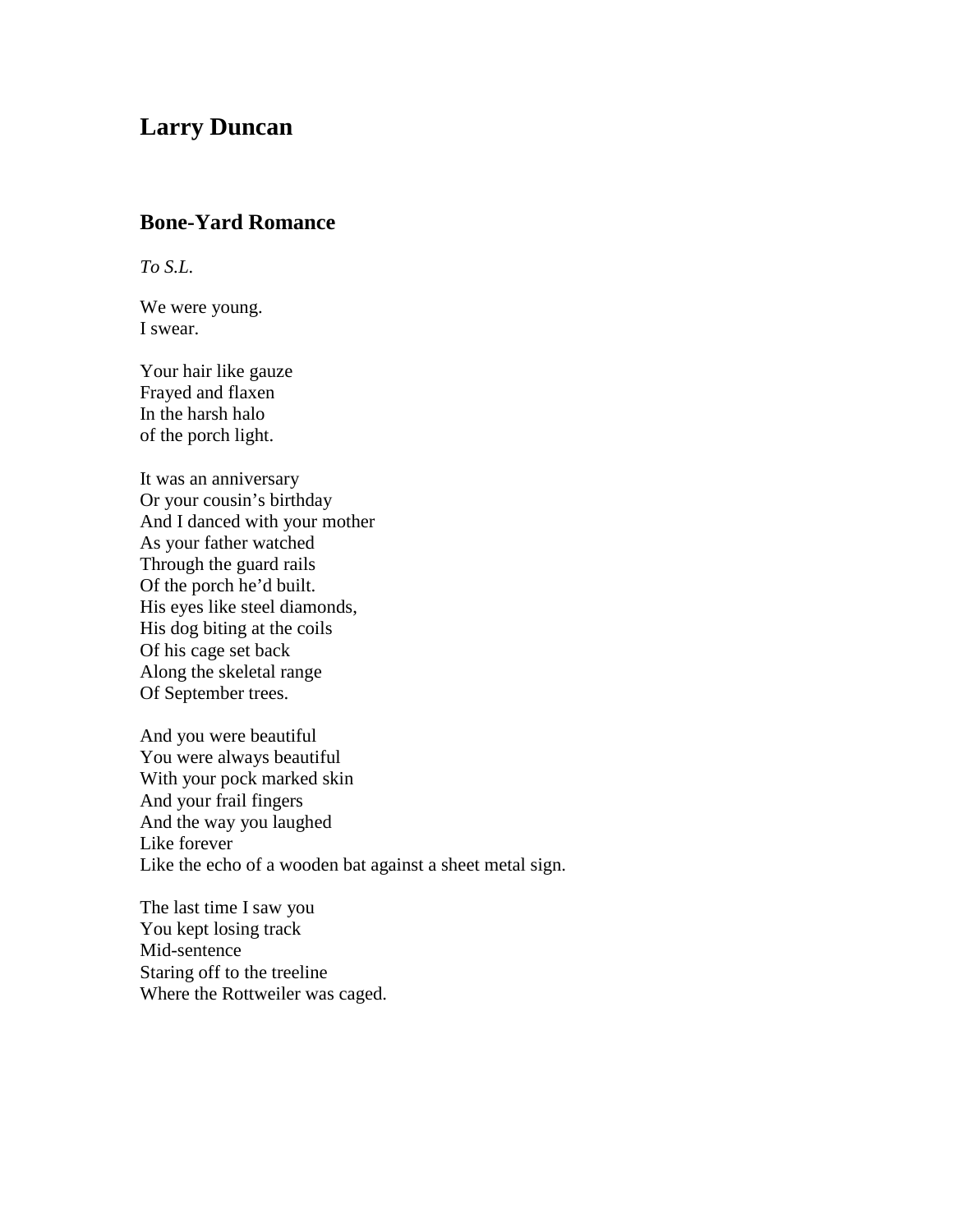You said it was because of the pills Or the blow Your head leading the way When you struck the other cars Crossing the intersection.

There were pink, Ragged scars Up and down your limbs From where the asphalt ate your skin And the shards of fiberglass Had torn, Like chromatic teeth, Down to the bone.

We had this idea Kerouac and Cassidy On the cover of a Penguin Classic Their hands in their pockets Smirking at the camera Young and beautiful forever. And Ginsberg on a stage Visible only through the rents Of cigarette smoke and waving hands And the bottle passing His body contorted To form a some kind of sign And everyone crying "holy, holy, holy!"

We wanted to be holy. Beaten Down and holy, too. Only we didn't know the rest. That there were cars crossing the intersection. The Long days in between Calling us to the kiss and scream of metal, To the ragged shapes of blood colored glass Strewn around the wreckage.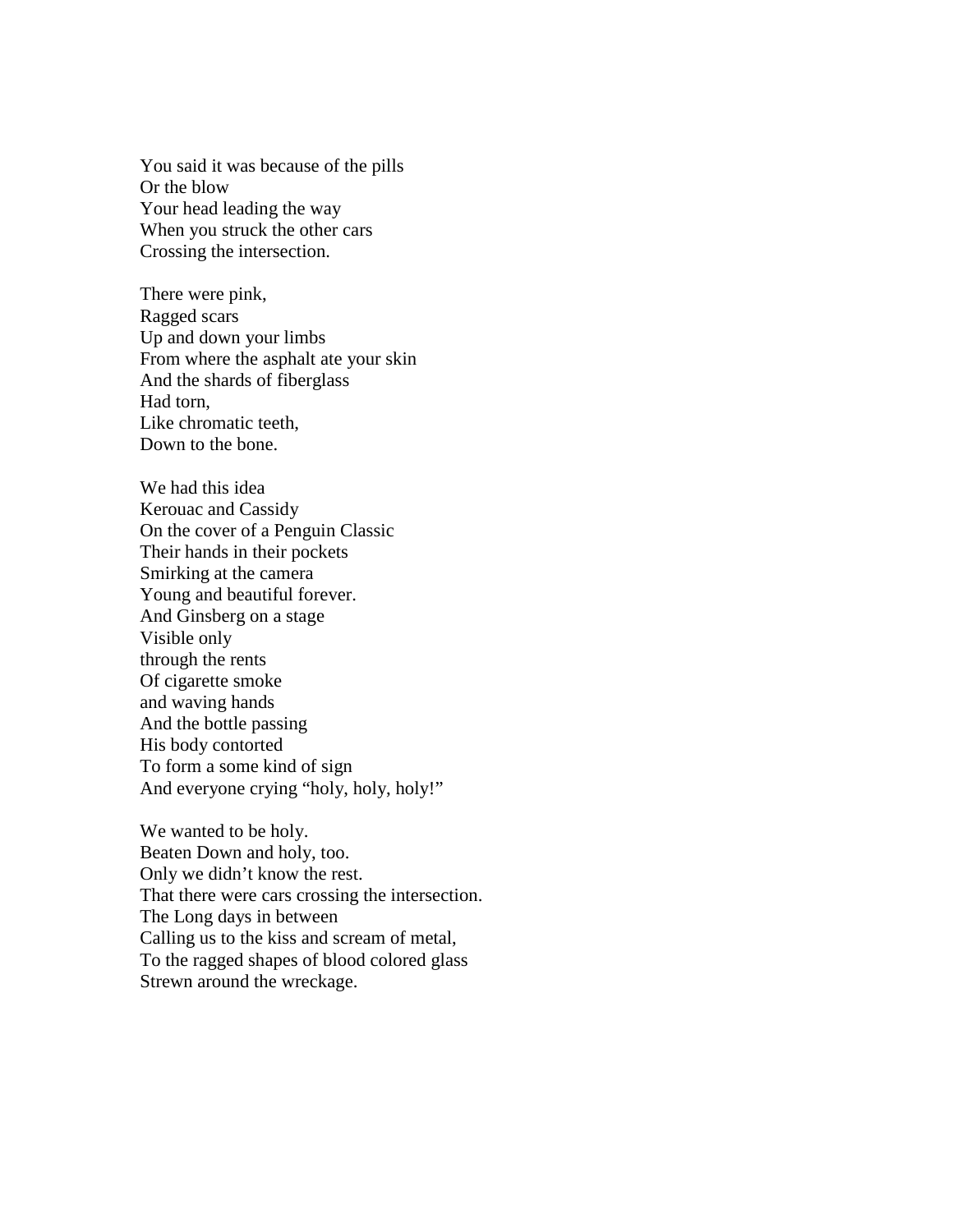We were drawn in to the rhythm

Of "angelheaded hipsters burning for the ancient heavenly connection to the starry dynamo in the machinery of night"

of angels burning so hard and so fast that they simply exploded into light Here.

Flash.

Gone.

Lifted up and scattered like so much stardust.

But not Jack bent over the toilet vomiting blood, crying through the torrent of alcohol induced hemorrhages not "Holy!" but "Help me! Help me,Stella. I'm bleeding." Not Neal, his last bit of potential burned out on a few beautiful letters, staggering off from a wedding party in a Seconal haze to die in the wet dark like a wounded animal. Like a dog.

"Against the ruin of the world there is only one defense—the creative act."

Kenneth Rexroth wrote that. You were always trying to get me to read Rexroth. And I did. And I believe that. It might be the only thing I believe.

Like faith.

Since I read that line I've been repeating it.

Like a mantra.

(Holy! Holy! Holy!...)

And you're gone now And I'm still here 36 And half a bottle of whiskey And half a pack of cigarettes And the next day like a pebble in the hand.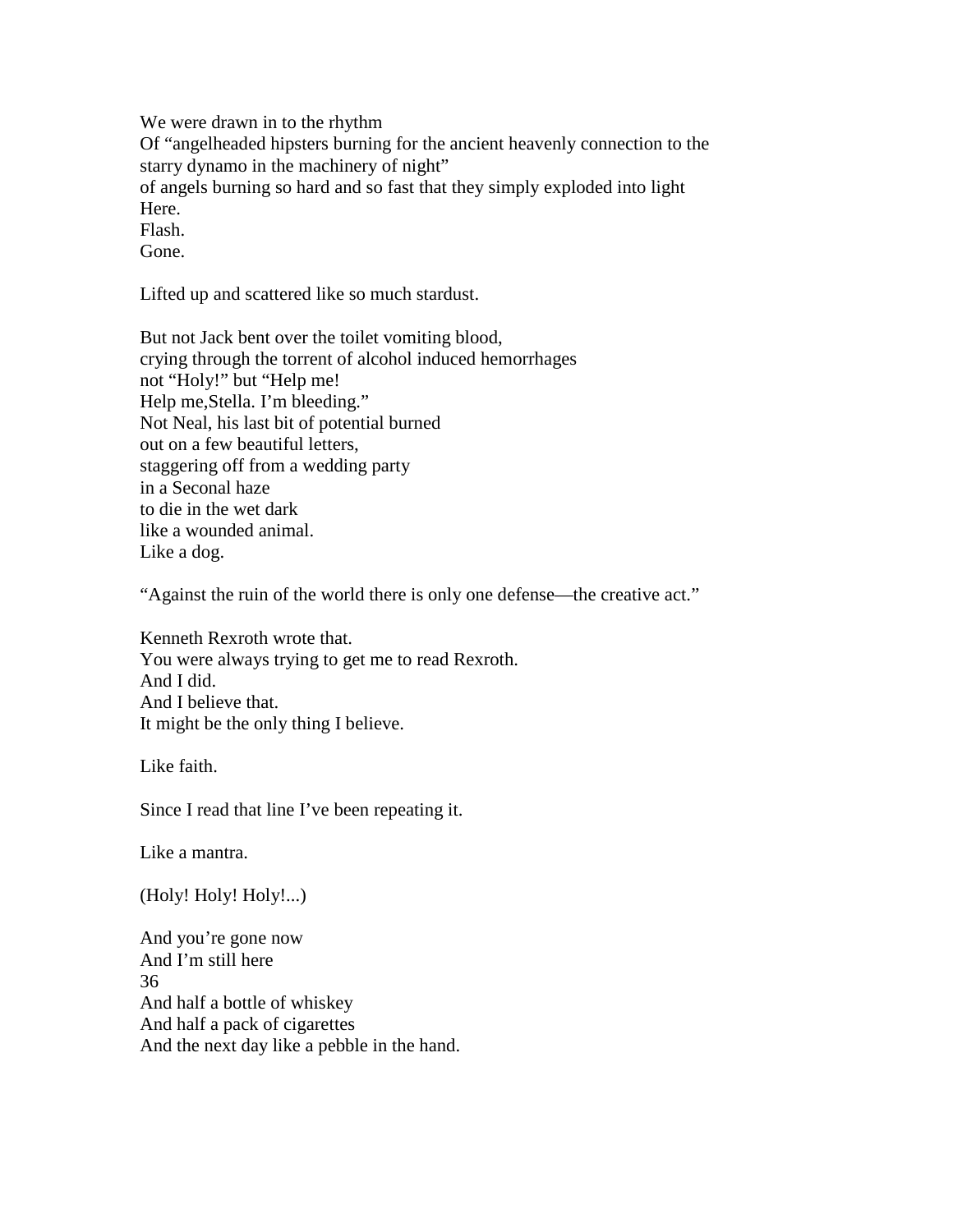There's no anniversary anymore No days to mark Nothing but the dog And his cage His face hanging Like a Daikjin Mask amid the chains.

And I hear him Like a voice Some other chant Voice like smoke Teeth like grates On the oven

And I think of all those years Caught in that ridiculous pose, Too drunk to write, Too caught up in my own beatific gaze To hear the hounds, To feel the heat of the furnace wall.

Always running,

Running,

Running.

And for what,

Towards what,

Three DUI's in three states, A possession charge, A broken marriage and half-a-dozen broken relationships besides, And not even a handful of beautiful letters to show for it.

I see you now As you were And as you are Saint Veronica of the Vera Icon Imposed on the shroud of my sight And I watch the clock And I count my coughs,